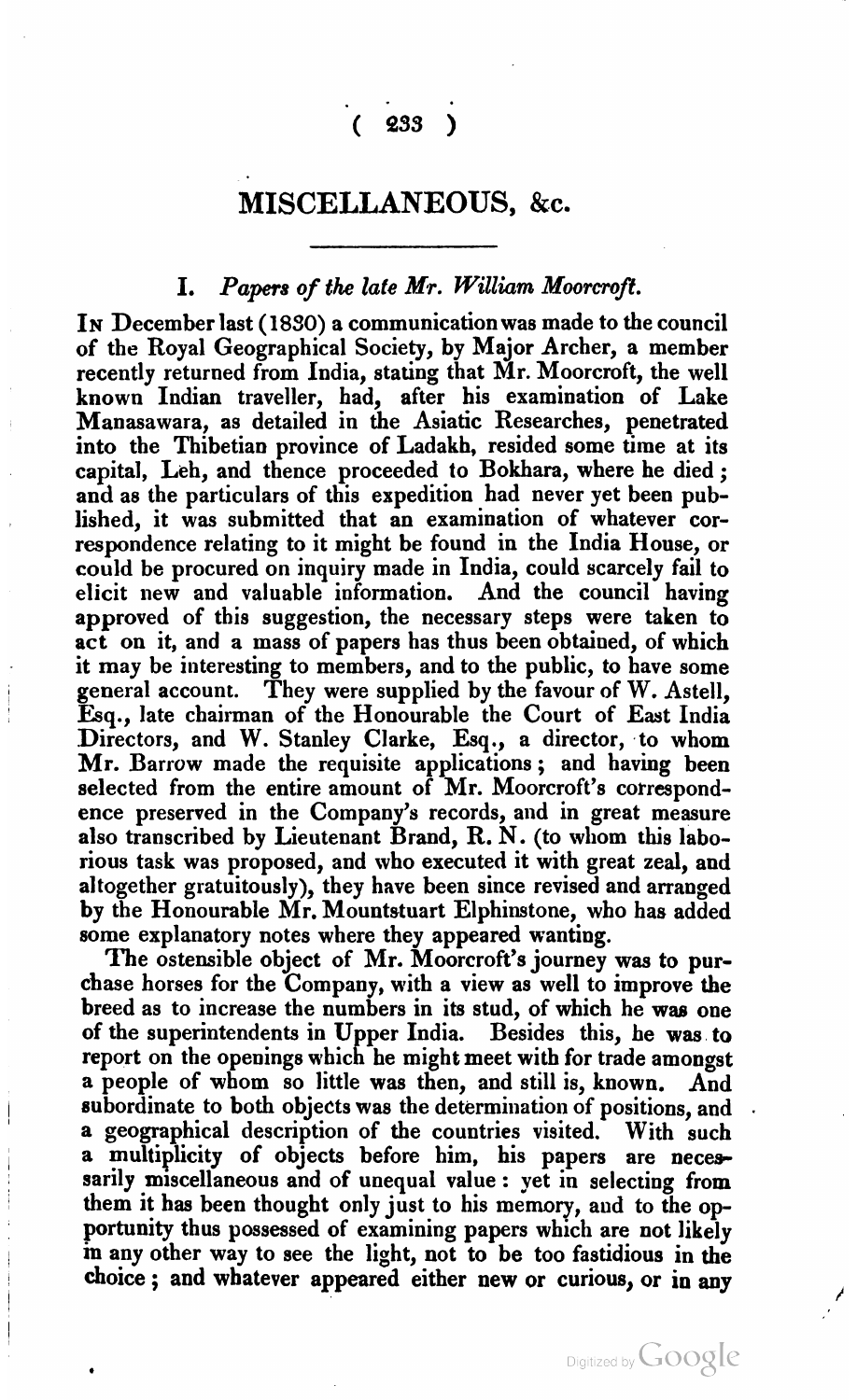way instructive, has been taken. His first route **was to** Leh, in the neighbourhood of which be arrived in September, 1830 ; and, after some hesitation and explanations, was admitted into the town. His design was to penetrate thence, through Chinese Thibet, by way of Yarkund, (which, he was given to understand, is the seat of a great fair, resorted to by merchants from all parts of Central Asia,) to Bokhara; and it appears from his correspondence, that for a considerable time he entertained sanguine hopes of being able to effect thia. Ultimately, however, he failed, as he thought, through the jealousy of the native, chiefly Cashmerian, merchants, who were afraid of losing their monopoly of communication in this direction, and who encouraged, in consequence, the suspicion with which the Chinese authorities received his applications for permission to pass as a merchant. Struggling with these difficulties, he remained at Leh till September, 1822, extending his influence by successful practice as a surgeon, collecting hearsay information respecting the country wherever he could procure it, and also making, in person, such short excursions within the district of Ladakh as he could obtain permission for from the resident authorities. He then departed for Cashmere, by the ordinary route between the two places, which he represents as being the great channel by whicb the latter is supplied with the Thibet shawl wool used in its manufactures; but he gives no detailed account of his journey. From Cashmere his purpose was to penetrate to Bokhara by Caubul; but here again he met with great difficulties, and was ultimately detained another year there, to the great dissatisfaction of the Rajah, who was very jealous of him. Early in the year 1824, it is mentioned in a letter from Lord Amherst to the Court of Directors, that he was recalled, with a discretionary power, however, of proceeding, if, before receiving the order, he had penetrated to Caubul ; but it is doubtful whether this summons ever reached him. A short memorandum of his death is contained in the correspondence of the Calcutta Government for 1837, stating it to have occurred in March, 1885, at **a**  place called Anghok (presumed to be in Balkh), not at Bokhara, as Major Archer had been informed ; nor does it anywhere appear whether he had previously reached Bokhara, or was still on his road to it. None of the papers as yet in the India House relate, indeed, to this latter portion of his journey: the latest dispatch from him being dated Cashmere, October, 1823; and a further inquiry, therefore, made in India, either among the government records, or in Balkh, through the medium of native traders, or agents, might yet bring to light some interesting documents.

Those at present possessed by the Society naturally arrange themselves under three heads **:--1.** The journey to Leh, and account of Ladakh given with it: **2.** Such hearsay notices of Chinese **Tartary** 

Digitized by  $\bigcup OOQ$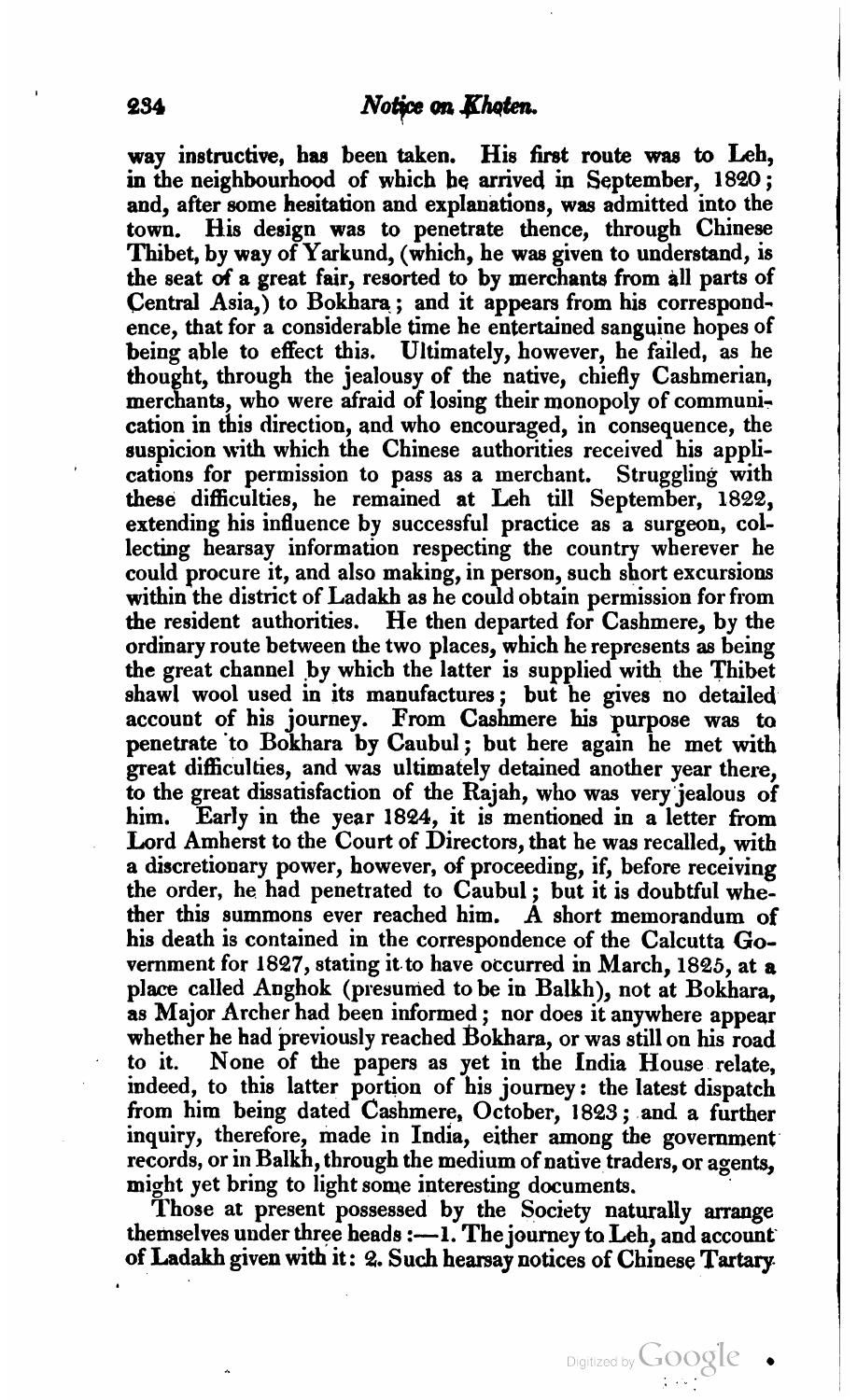#### Notice on Khoten.

as were there procured: and, 3. Papers transmitted regarding Cashmere, its soil, productions, manufactures, trade, &c. several of which are very curious and interesting. Selections from each will be published in future volumes of these Transactions, as may be found expedient; and, in the mean time, one extract is subjoined.

# Notice on **Khoten.**<br>Chated Leb, April 15, 1821.

' Marco Polo calls Kotan (Khoten) the principal city of the province of that name. The Chinese general, who conquered the country of Kashgar in 1757, appears to regard it (Khoteu) as a place of small consequence; when, in writing to the emperor from the camp before Hashar (Kashgar), he says, 'Je supplie votre Majesté de ne rien exiger cette année de Hortien (Khoten). d'Aksou, de Sailim, de Koutche, et des autres petites villes de ces cantons. Elles sont presqu'entièrement ruinées.'—Mem. tom. i.<br>p. 392. Marsden's Marco Polo, p. 134.

<sup>c</sup> From information given by a respectable Tooranee merchant, who is acquainted with all the places just mentioned, it appears that Aksou (Aksoo) and its district contain about thirty thousand houses ; Sarlien (Saceram) only from two to three hundred ; whilst houses; Sarlien (Saceram) only from two to three hundred; whilst<br>Koutche (Koochar) has about six thousand houses. It is not only possible that the meaning of the Chinese general may have been somewhat strained by the French translator, in causing the former to represent Khoten as one of the small towns in this country ; but it is rendered probable by Aksoo and Khoten, districts containing each, upon the lowest calculation, a population greatly exceeding a hundred thousand individuals, being classed in the same rank with Saceram, which contains not more than two thousand inhabitants. But Khoten might have stood in need of repose from taxation after having experienced the presence of a Chiuese army **as** an enemy, when countries visited by one as a friend recover not the effects of its rapaciousness, even within thirty years. It may appear audacious enough, after what has been said by Marco Polo respecting the city of Khoten, much later by the Chinese general, whose opportunities of obtaining local information must have been ample, and even in the present century, by respectable English writers, that  $I$  should venture to express a doubt of such a city as Khoten being in existence. But it is not clear that the Venetian traveller did actually visit Khoten, The meaning of the Chinese general may have been perverted, or carelessly expressed by himself; or, accystomed to see cities of immense populousness, he may have considered those of which the inhabitants could not be numbered by laks, **as** of little importance; and our travellers must have gleaned their information regarding a country so far removed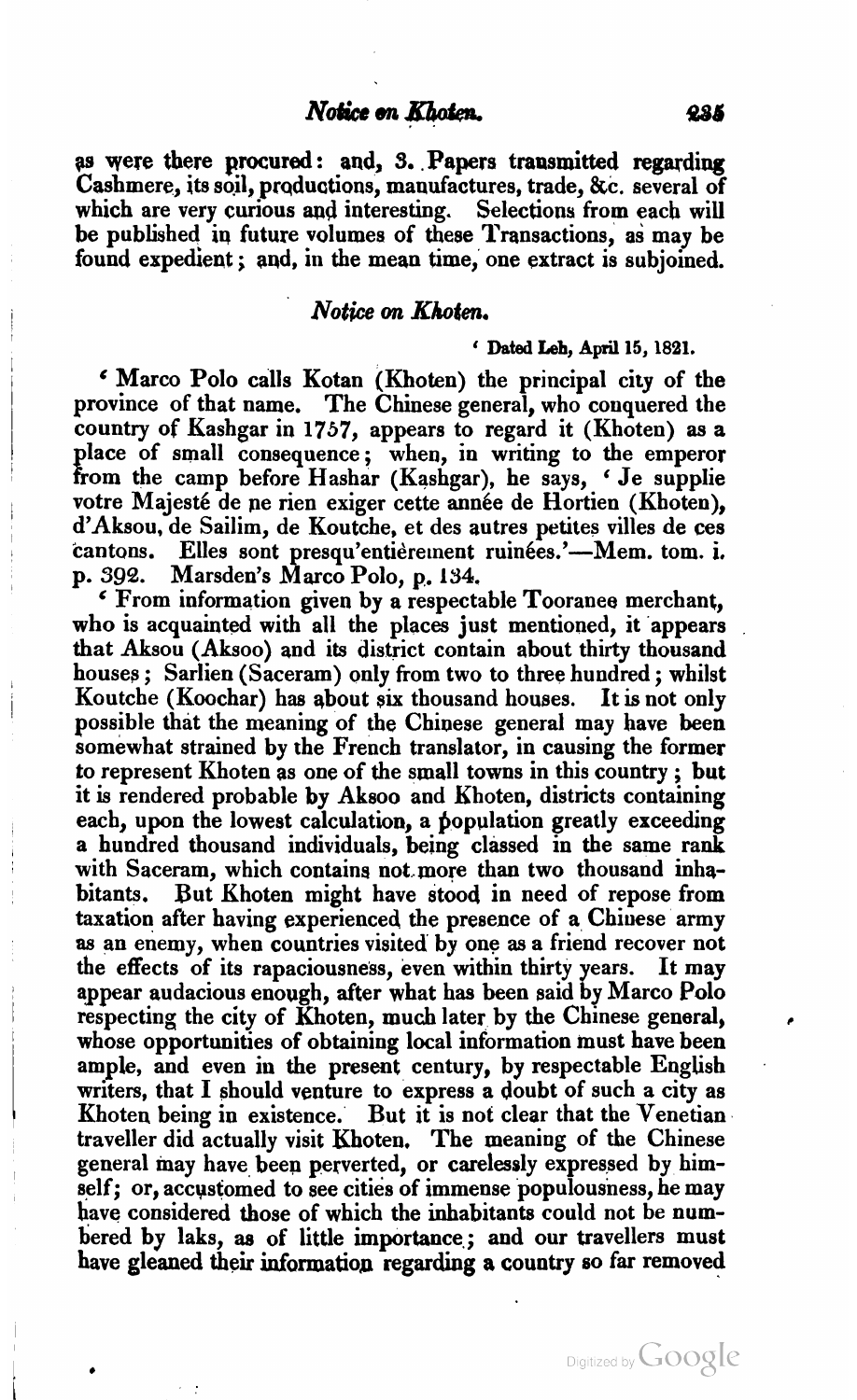from the path, under great disadvantage. It is not uncommon for the natives of Asia to call the principal city of a country by the name of the country itself, notwithstanding the former has a different appellation ; as, for instance, an inhabitant of Delhi, on being asked the name of his residence, will occasionally answer Hindoostan ; and thus the name of Khoten may incidentally have been applied to one of the cities of the country. But setting aside further endeavours to reconcile accounts with facts, I must observe, that my scepticism is founded upon information given **by**  a traveller who has twice visited all the cities of Khoten in the capacity of a merchant, and who asserts that no city of the name of Khoten is now to be found in the country so called; and **bis**  testimony is supported by the intelligence procured respecting Khoten from a native of this province in 1813, by Meer Izzut Oollah Khan, at Yarkund, which agrees in all its main points with that related by my informant. If ever a city called Khoten did exist, its name must have been changed, no extraordinary occurrence in China, or it must have been destroyed by some disaster. It is a matter of notoriety to travellers in Khoten, that a large city there is buried under a drift of sand; and my informant speaks positively of this fact, although unacquainted with its name, or with the period or manner in which the event took place. This inditierence in an individual, extremely inquisitive and intelligent, is produced in a great measure by the policy of the Chinese government, which punishes severely any person who ventures to dig on the site of the city in search of treasures, and even inquiries are not unattended with risk.

Such a catastrophe, as the sudden overwhelming of a large city by a sand drift, is no more uncommon in these sandy countries than the overwhelniing of cities in Europe, as Herculaneum, Pompeii, &c. by eruptions from a volcano. Meerza Hydur, the cousin of the emperor Babur, and the general of Rasheed Khan, a descendant of Chungiz Khan, reports that Saceram was sud-

The present cities of Khoten are six in number, viz. Karakash, Elechee, Yooroong-kash, Cheera, Kurreea, and Yungee-

kishlak. ' Karakash, or city of the Black River, so called from being situated upon the banks of this stream, is the first met with on the road from Yarkund, in the direction of east, and at the distance of seven days' journey. It contains three thousand houses, withont numbering those of the district which belongs to it.<br>
In second city, on the same road, distant from Karakash ten

or twelve kos, and likewise to the east, is Elechee, containing about six thousand houses. Two Umbaus, or Chinese residents from Peking, with five hundred troops, are constantly stationed **at** this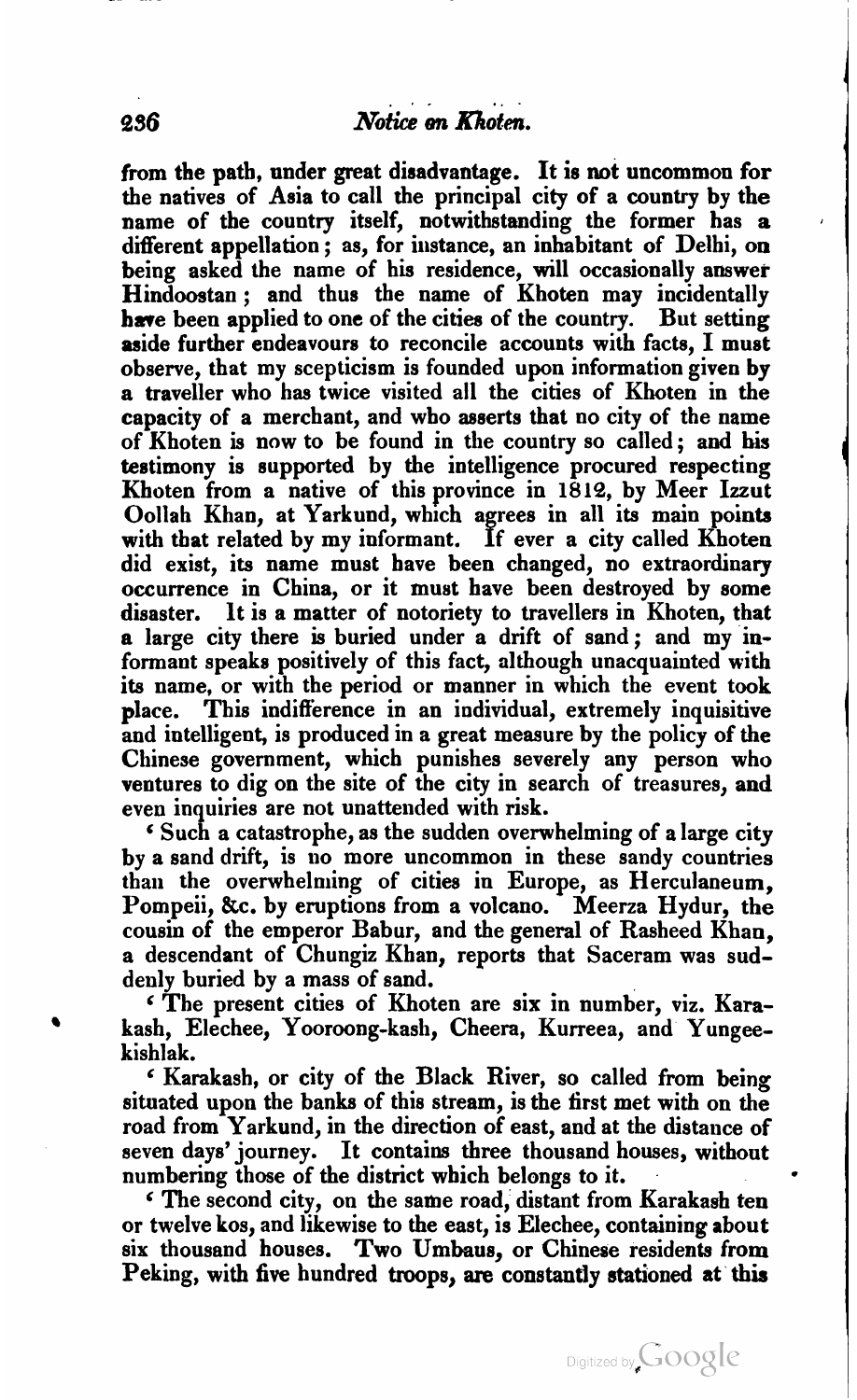city, which is likewise the head-quarten of the Moosulman governor of that province.<br>
'The third city, or Yooroong-kash, the city of the rapid river, is

only a kos (mile and a half English, nearly), and a half distant from<br>Elechee to the east, and contains a thousand houses.

Cheera, the fourth city, is situated to the south three days journey distant from Yooroong-kash, contains two thousand houses, and its district is particularly famous for the production of silk.

' Kurreea, the fifth city, is distant from Cheera four days journey. in the direction of south-south-east, and contains four thousand houses.

<sup>f</sup>' Yungee-kishlak, the sixth city, is four days journey distant from Kurreea, in the direction of south-south-east, and contains a thousand houses. My reporter cannot form any satisfactory estimate of the number of the inhabitants of the districts belonging to the cities. **In** the mountains there are from three to four hundred houses of shepherds ; but by far the greatest proportion of this very numerous class is nomadic, without other habitations than tents. Rating the population of the cities by six persons to each house, which, from what I have seen of the towns of this country (Ladakh), is rather below than above the average, it will amount to one hundred and two thousand individuals, independently of the inhabitants of the districts.

The road from Yarkund to Karakasli is divided into stages, or journies, of which the following are usually taken by travellers not encumbered by baggage.

|    | -------                                |           |         |
|----|----------------------------------------|-----------|---------|
|    | From Yarkund to Karakash (Karghalick?) |           | 20 kos. |
| ,, | <b>Karakash to Choulak</b>             |           | 5       |
| ,, | Choulak to Gooma                       |           | 20      |
| ,, | Gooma to Moojee                        | $\bullet$ | 15      |
| 99 | Moojee to Pialma                       |           | 20      |
| 99 | Pialma to Zawa                         |           | 20      |
| 99 | Zawa to Karakash                       |           | 12      |
|    |                                        |           |         |
|    |                                        |           | 119 kos |

But a kafilah can with difficulty make more than ten or twelve kos in a day. At the distance of seven kos from Karakash, on the way to Choulak, the face of the country is covered with a deep fine. sand, extremely light, and so subject to shift and to efface all common indications of a road, as to have reudered it necessary to mark its line by a double **row** of wooden posts, which extend without interruption as far as Karakash.

**<sup>6</sup>'me** greatest length of the country of Khoten is about twelve days journey from west to east, its breadth only two days journey from south to north.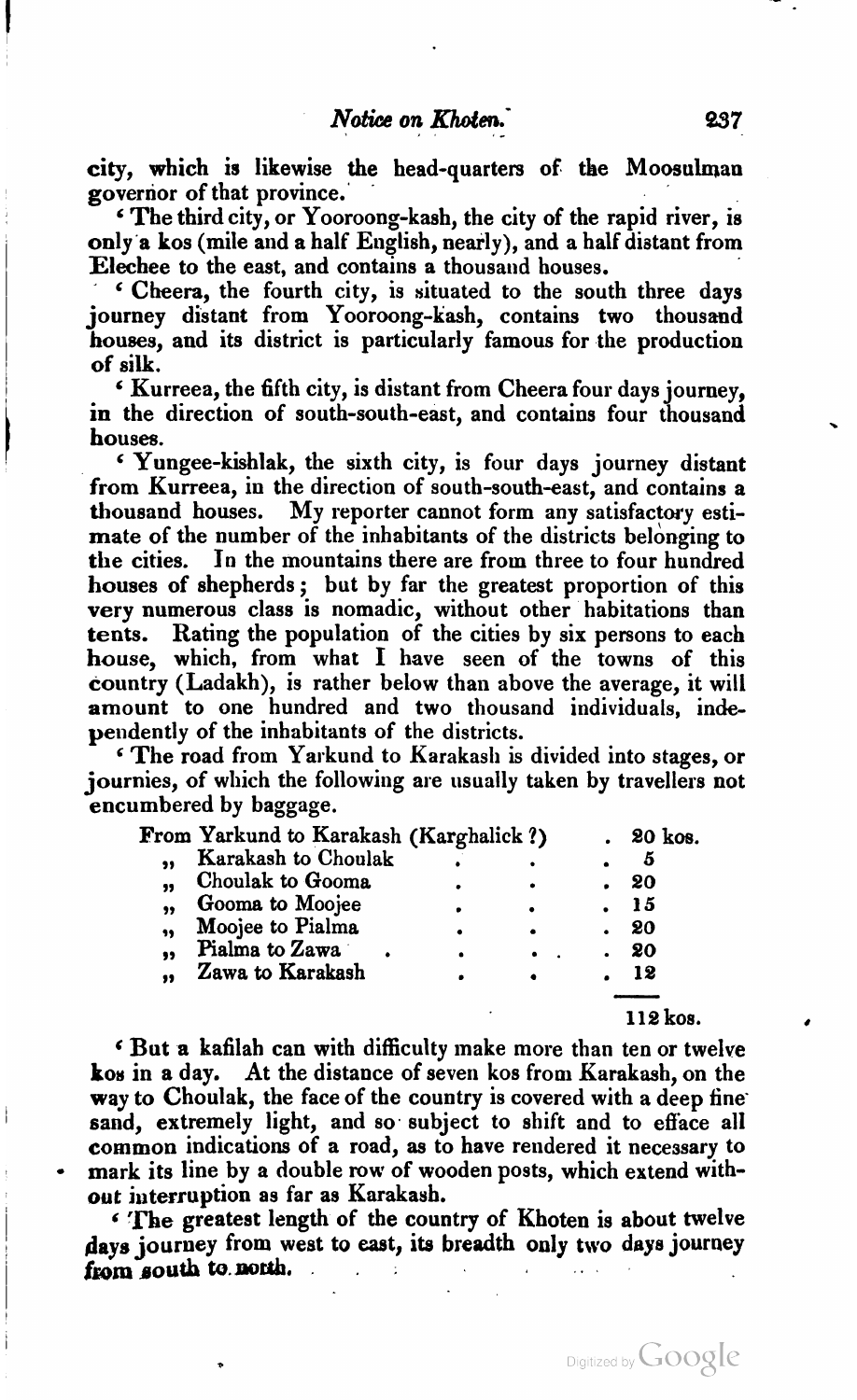It is bounded by the mountains of Tibut to the south, by the country of Aksoo to the north, to the west by Yarkund, and to the east by China proper. It is only forty days journey from Peking, but the road is interdicted.

At eight days journey from Yungee-kishlak, in the direction of south-south-east, **is** a district which abounds with gold in grains and masses, in collecting which five hundred to a thousand men are<br>constantly employed on the part of the Emperor of China. Khoconstantly employed on the part of the Emperor of China. ten is supposed to possess this and other metals ; but if the inhabitants be acquainted with any mines, they carefully conceal them from the knowledge of their rulers, lest they should be compelled to work them on the account of the emperor \*.

'The Dereas Kara, or Black River, contains in its bed pebbles, called in Toorkee, yushm : such stones as are nearly transparent, perfectly white, and free from specks or stains, are highly esteemed **in** China, and Chinese guards are constantly stationed along the banks of the river to prevent private individuals procuring any, **as**  these jaspers, or agates, formerly an object of commerce, are now reserved for the use of the emperor alone.

The workmen employed in searching for them are compelled every day to take the whole of their prizes to a Chinese officer, specially appointed to examine and select them ; and when a stone of extraordinary bulk and clearness is presented to him, he always welcomes its arrival with a most profound obeisance.

The climate of Khoten is dry and particularly salubrious, the winters are colder, and the summers botter than those of Ladakh.<br>
In eventy sandy, with water

near the surface, well tasted and wholesome. Almost every house is provided with a well. The inhabitants are represented as being generally above the middle size: the males well formed and robust, with agreeable features and complexions of red and white : the females of delicate and elegant forms, and remarkable for the beauty of their eyes, eye-brows, and hair, the latter of which is carefully preserved in the greatest possible luxuriance of growth : and though not confined to their apartments or concealed, they are not subjected to the drudgery of out-door-work, like their Tibutee neighbours of the same sex. The spinning of cotton affords them much in-door employment, as also the rearing of silk-worms and the winding of the thread; but the men gather and bring in the leaves of the mulberry for feeding the worms. Marco Polo says, that the people of Khoten are Mahometans; the translator of

<sup>\* &#</sup>x27; **At Aksoo there is a mine of rubies which ir not worked. Near Eela, a short**  time ago, a rich vein of silver was discovered accidentally, and information of it was given to the Umbau, or resident, who extracted from it about a thousand Sers for his own use, and then, closing it, forbade its further exploration. Intelligence of this transaction was, however, conveyed to Peking; and this concealment being a capital. crime, the Umbau was poisoned by order of the emperor with a cup of medicated tea.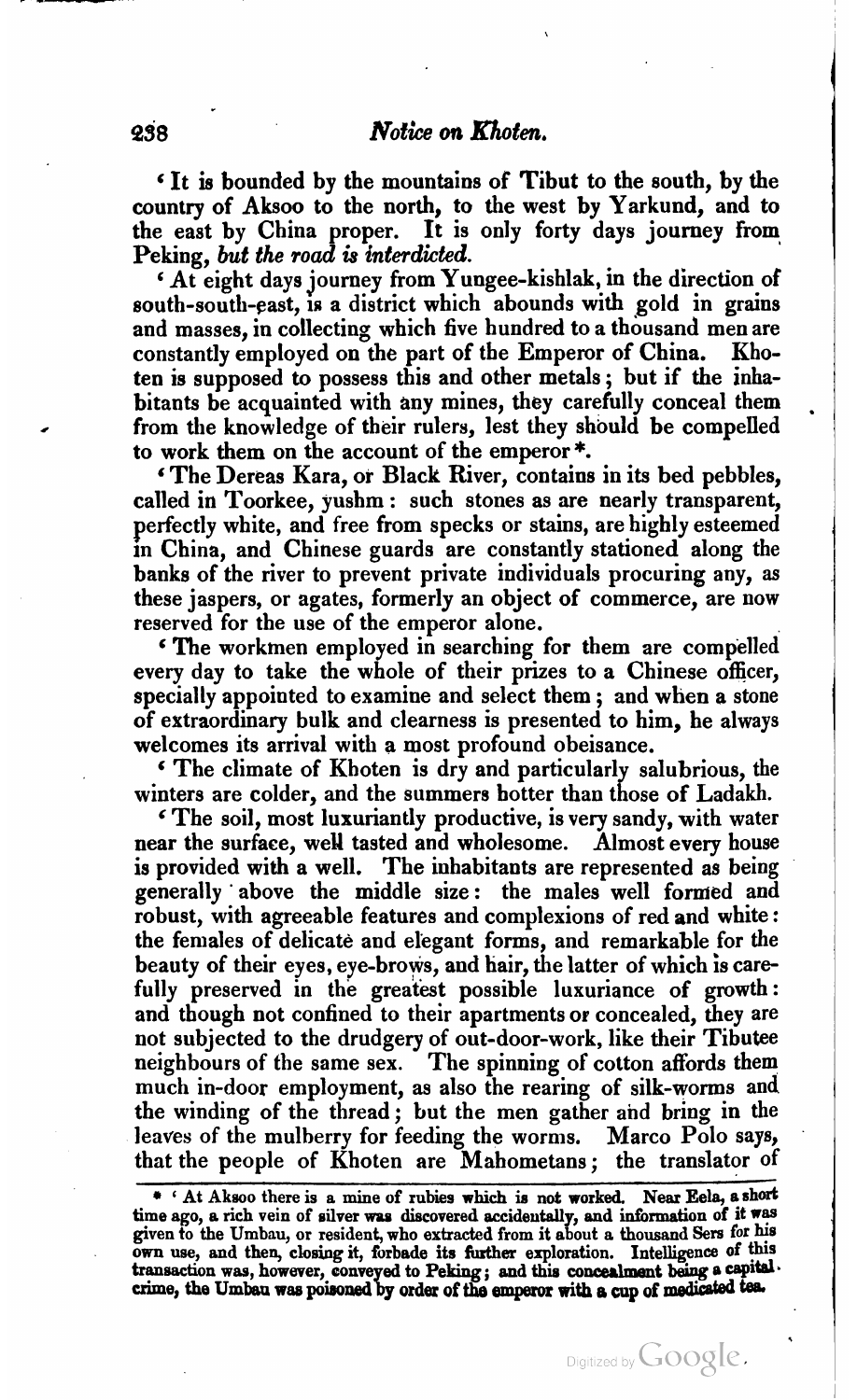Abulghazi also observes, that ' les habitans de la ville font pour la plupart profession du culte de Mahomet.'-Marsden, vol. i. p. 153; and a preceding sentence in the same quotation leads the reader to believe that the Kalmuks formed the smaller part of the population ; which is affirmed by Tooranee merchants to have been the case when Khoten was conquered by the Chinese. But the victors deported all the Kalmuks of that country to the cities \* of Eela and their districts, **in** the latter of which their population amounts to about two hundred thousand families, whose residences extend for six days' journey from the cities of Eela in every direction. The breeding of cattle forms the principal employment of extend for six days' journey from the cities of Eela in every direction. The breeding of cattle forms the principal employment of<br>the Kalmuks. These are camels, horses, cows, sheep, and goats;<br>and for every hundred had the and for every hundred head they raise, they pay one to the emperor as a quit rent.

' The Kalmuks+ bring annually from ten to twenty thousand three-year-old geldings to Eela for sale ;—they are ordinarily from thirteen and a half to fourteen hands high, and are sold in droves at about twelve for a yamboo, or ingot of silver, which, at the currency of one hundred and eighty rupees, gives an average of fifteen rupees a horse. These horses are taken to Aksoo, **Yar**kund, Kashgar, Indejan, Khoten, and even to Bokhara, and resold principally for carrying loads of merchandise.

' The warlike character and vast numbers of the wandering and widely-spread family of the Kalmuks, which are scattered over a large portion of Russia, Siberia, and China, afford occasional employment to the Chinese government in practising means to prevent their military spirit producing the political aggrandizement of the Kalmuk nation. One expedient is that of dividing their numbers by transporting their masses, by portions, into different parts of the empire when they become formidably great in any one district. The other-and for the honour of human nature one would wish it were an exaggeration-consists in destroying the chief of each horde; for it **iy** asserted, that when the son of a chief attains that age at which his mother transfers him from her care to that of his father, or from ten to fifteen, the latter is always taken off by poison **f** administered by order of the Chinese

tinction has now merged in the general term of Kuthaee.<br>
I ' The following is the account given by Mr. Moorcroft's informant of the manner<br>
in which this crime is effected. The whole story is chiefly curious as showing the

<sup>\* \*</sup> Several cities united to form the city situated on the river of this name.<br>\* \* The Kalmuks are employed also as cavalry in the armies of China, and form part<br>of the immense garrison, or standing army, of Eela. The othe composed of Mangoos, of the same family with the emperor, **am** cavalry armed with swords alone. The Sooloongs are cavalry who **use** only bows and armws, and the Karakuthaees **are** infantry who are alone armed with guns. In former times, by Kuthaee was meant (as reported to me) the countries occupied by the Moosulmans on this side of the Great Wall, and by Karakuthaee the country within it, but the dis-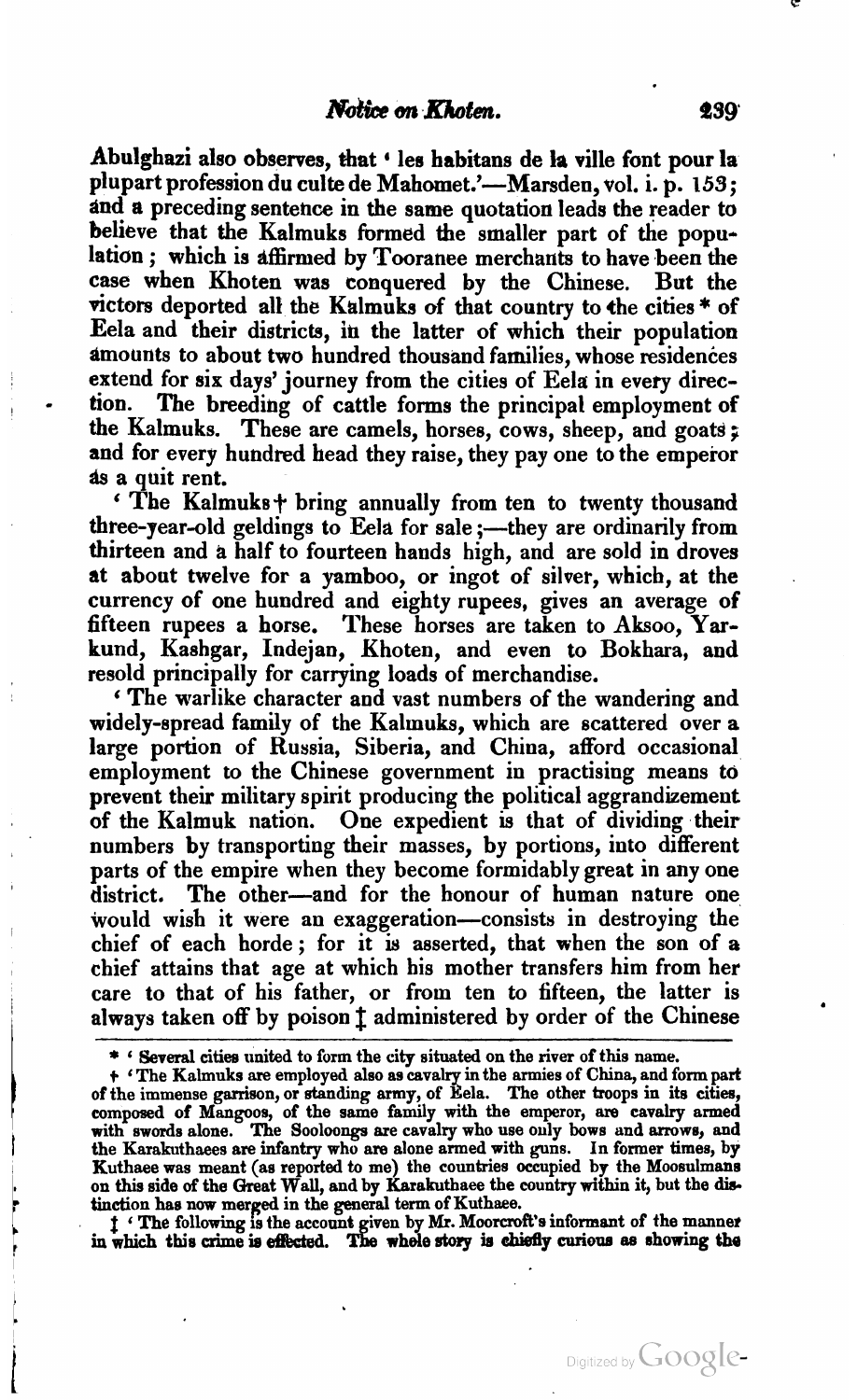government, and generally in tea. His son, who succeeds to hia rank, deprived of the power of profiting by his father's experience, acquires information only from his own opportunity and energies; and, whatever his mental acquisitions may be, he generally dies before they are communicated to his heir. By this nefarious system the Chinese prevent, as they conceive, the accumulation of much wisdom and experience in any Kalmuk chief, and the risk of its producing the political elevation of the Kalmuk race.

<sup>c</sup> The Moosulman population of Khoten now, as in the time of Marco Polo, are principally engaged in works of agriculture, manufactures, and commerce, and have little disposition for the profession of arms.

The domestic animals of the country of Khoten are horses, in great numbers, of a hardy kind, but of a small size. Yaks are bred on the mountains, **and** common neat cattle on the plains. Sheep of the Doomba, or broad-tailed variety, are reared in vast numbers, but the tails of these are much smaller than those of the Kosak Chief;—their wool is very fine but short, as it is shorn twice a-year.

opinion of the Chinese government entertained by its distant subjects;—" The **Kalmuk** chief is informed by a message couched in terms most complimentary to his conduct, that his presence at court will be highly gratifying to the emperor; and if the chief plead indisposition, he is allowed to defer his visit to the second year, but **no**  longer. On his arrival at Peking he is received with the greatest attention and re-<br>spect, is lodged and entertained at the expense of the emperor, speedily introduced to the sovereign, is most graciously noticed and loaded with presents, at least to double the value of those he has offered to the acceptance of the monarch, and after a residence of a stated period, seldom exceeding eight days, has his audience of leave, and<br>departs with some increase of titular honour. At every military station, or corps<br>de garde, on the road of which there are said to be th dred and sixty between Peking and Yarkund, he is furnished with all the accommodations he aud his attendants can stand in need of, and amongst which tea constitutes a never-failing article.

To some officer of considerable rank the imperial order to administer poison to the unsuspecting Kalmuk has been previously communicated. Its effects, though slow, are sure. So familiar, it would seem, are the Chinese with this instrument of destruction, that its very agents occasionally become its voluntary victims. For when the Chinese governors of places, far removed from the seat of supreme government, have abused their power, and received such an intimation as conviuces them that the tribunal to which they are responsible have proof of their delinquency, they, if their crime be of a capital uature, generally prefer the poisoned cup, which preserves their peraons from public disgrace and their property from confiscation, to the risk of losiug life, honour, and estates. by the hand of the executioner. I speak here from reports of transactions stated **to** have occurred on the frontier I am about to approach. **Ailer**  the heir of the Kalmuk chief has performed the funeral duties, he repairs to Eela, **and**  from the Joongjoong, Umbau, or principal Chinese resident, receives the investiture of his late father's office, accompanied by the usual insignia and dresses, along with a **his** late father% office, accompanied by the usual insignia and dresses, along with a donation of ingots of silver, on the part of the emperor, proportioned to **his** rank and expenses. Gratified by his early elevation, he probably inquires not minutely into its immediate cause, and occupied in the indulgence of those appetites, which for the most part predominate in wealthy and uneducated individuals during the early portion of their lives, he may not feel the impulse of ambition till he nearly reaches that period when its birth and **hia** life are about to **be** extinguished together.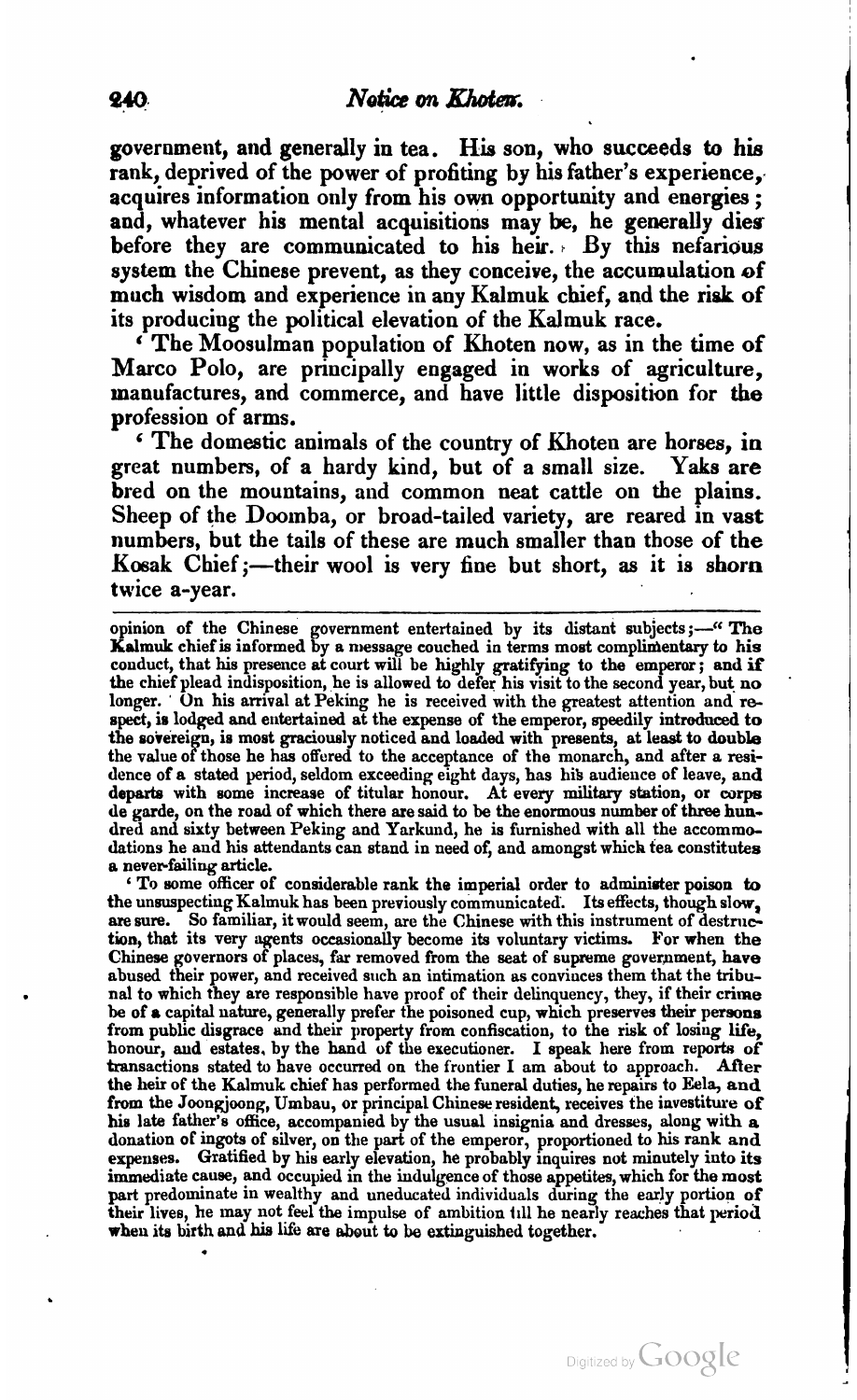Notice on Khoten. 241<br>Shawt-wool goats are not less numerous than sheep, and their fleeces are reported to be at least equal to those of Ladakh.

' Wild animals **of** various kinds are abundant. Camels have two humps; are generally brown, but sometimes of a white colour. They are of a large size, and so swift that men on the horses of the country can seldom overtake them if the camels get a litkle advantage in the start. They are puraued by hunters as game, their flesh being said to be particularly well flavoured and mnch relished by the natives. Cloth is made from their wool.

' The Goorkhur, or wild ass, is common ; as also are many varieties of deer, amongst which is the musk deer, the produce of which is proverbially fine. From a description of the stripes on the skiu of a tiger, it would appear that the royal tiger roams on the mountains of Khoten. Leopards and wolves are numerous.. Bears are of a yellowish colour, and not very large  $:-$  there are not black ones. Poxes, hares, and smaller quadrupeds are in abundance. The large variety of Francolin, which, **1** believe, hae never been described, frequents the summits of the mountains; and the lesser kinds, with partridges and other feathered game, are found in great numbers lower down and near the plains.

' Fruit-trees of almost all the sorts common in the southern parts **ef** Europe are raised in the gardens of Klioten, as vines which are vastly productive, pomegranates, plumbs, peaches, apricots, pears, and apples. Melons are of good size, and well flavoured. Wheat, barley, maize, pease, and carrots are cultivated largely; but there is not any rice grown, the soil being too dry for this grain. The few forests existing scarcely deserve the name, there being **few** timber-trees in them, and these are of the same character with those of Ladakh, as poplars and willows ; but the mulberry abounds everywhere; and a vast quantity of silk is raised in this province, though a fine white cotton would seem to be its staple produce.

' The manufactures of Khoten consist principally of **woolien,**  camlet, cotton, and silk cloths.

\* The woollens got up in the loom are generally of a thick and coarse texture, or else thin and flimsy, and as yet none of these fabrics approach the nature of European broad cloths. But the felted cloths are large, fine, and well got up. Cotton cloths of a coarse kind are made in vast quantities, both for home use and for exportation. They are sent from every house to  $P_{\text{eking}}$  in commutation for the capitation-tax, in Toorkee called Alban.

' The coin of Khoten is of silver and of copper ;- the former, if coin it may properly be called, is in the shape of a boat, with the value stamped in Chinese characters on the concave side; the latter is struck in dies with a hole in the centre of each piece, which is of

**a**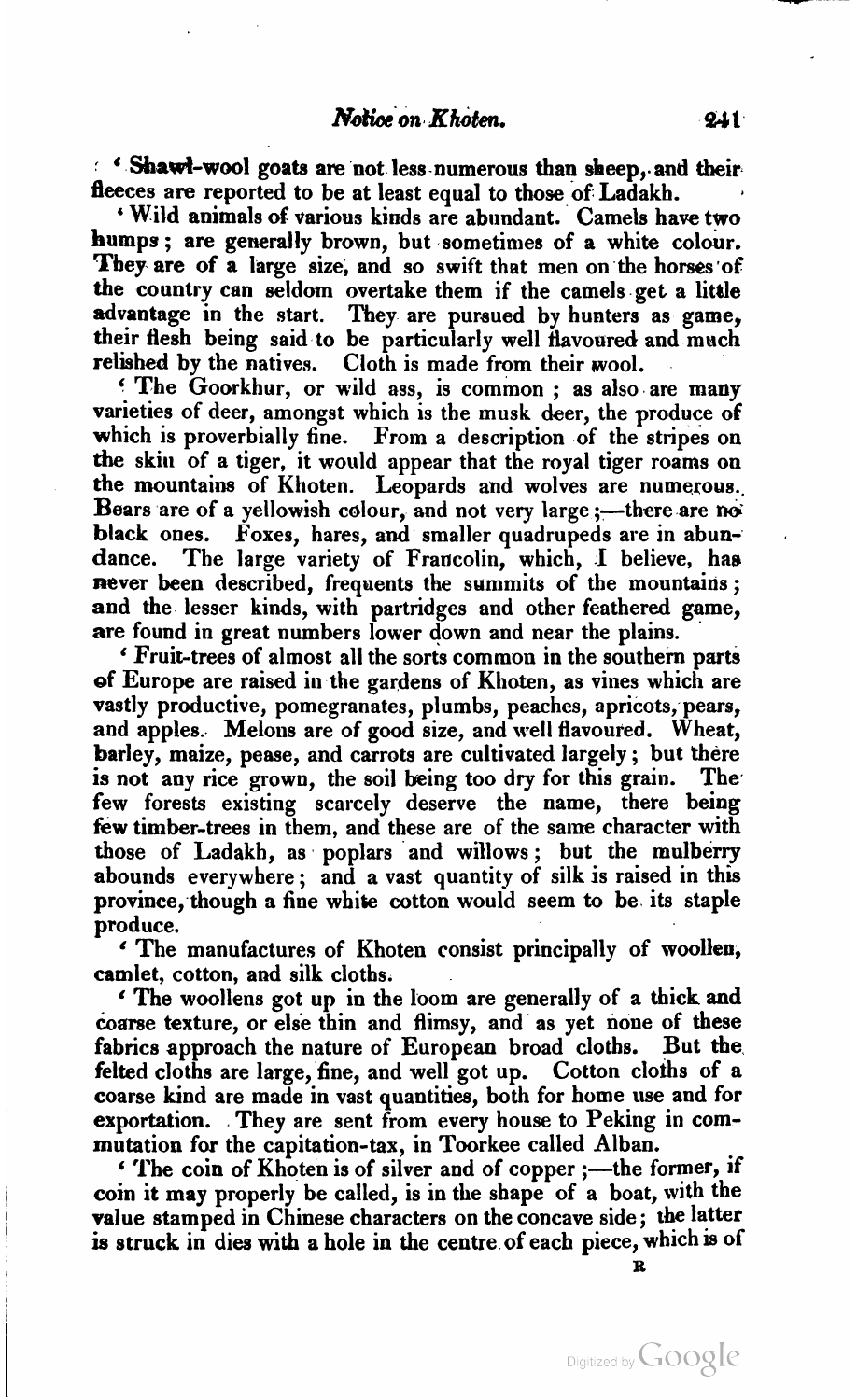low value. Unceined gold in grains and masses is also a medium of bargain **rad aale.** 

' It **is** not paoeible to ascertain or even to **make aap** probable **estimate** of the amount of the revenue drawn by China from Khotsrn annually; but there are two direct **taxes, viz.** the **Alban,** or poll tax, varying in assessment, as it would seem, according to the **age of the individual, but of which**  $I$  **can obtain no classification,** and a second, on the produce of the land, from which garden fruits are exempted, as also is silk ; but grain of every kind, and cotton, **are** taken in the proportion of one-tenth of the whole yield far the use of the emperor.

Khoten receives from Russia, broad cloths, a fine cloth manufactured at Astrakhan from the wool of the camel foal (of the first year), seal skins and other furs, green velvet, gold and silver thread for embroidery, Bulgar leather, hardware-amongst which are spades or hoes,-logwood, sugar in loaf, and castor,-the latter being used as a medicine for children.

**6** Khoten returns to Russia,—but through the intervention of Tooranee traders,—silk cloths, raw silk, and cotton thread.<br>' Raw silk, both white and yellow, is first taken to Bokhara, there

dyed of various colours, urchased by Nogaee traders, and trans**ported across the great Kirghiz steppe to various parts of Russia.** Go kwer than a thousand camel-loads of undyed cotton thread **are said** to be also furnished to Russia by Khoten annually.

Prom Bokhara, Khoten receives various commodities, but the principal consists of horses of a large size, of which about five hundred are annually imported.

**<sup>6</sup>**To Bokhara, Khoten sends silk goads, raw silk (although Bokhara itself raises much of this article), and coarse cottons, along with felts.

' To Yarkund, Indejan, Eda, and **Aksoo,** Khoten furnishes cotton and silk goods, as well aa raw silk and cotton thread. **Yarkuad** also takes off **vast** quantities of sheep-wool, which is there worked into felts, and, in return, sends rice and cast-iron pots for

kitchen we. ' From Eela and Aksoo, Khoten receives droves of horses bred by the Kalmuks.

' To Eela alone Khoten sends, yearly, from two to three hundred thousand hales of a coarse cotton cloth like guzzee ; the length of each piece is from seven to eight gurz (say yards), the breadth about twelve giruhs, and the *money price* is a rupee. At Eela these cloths are sold to the Kalmuks for money or bartered against cattle. About fifty thousand sheep are annually brought by the Kalmuks to Eela, and the rate of value in exchange adopted is one piece of cotton cloth for a sheep, three for a cow, and six for a horse.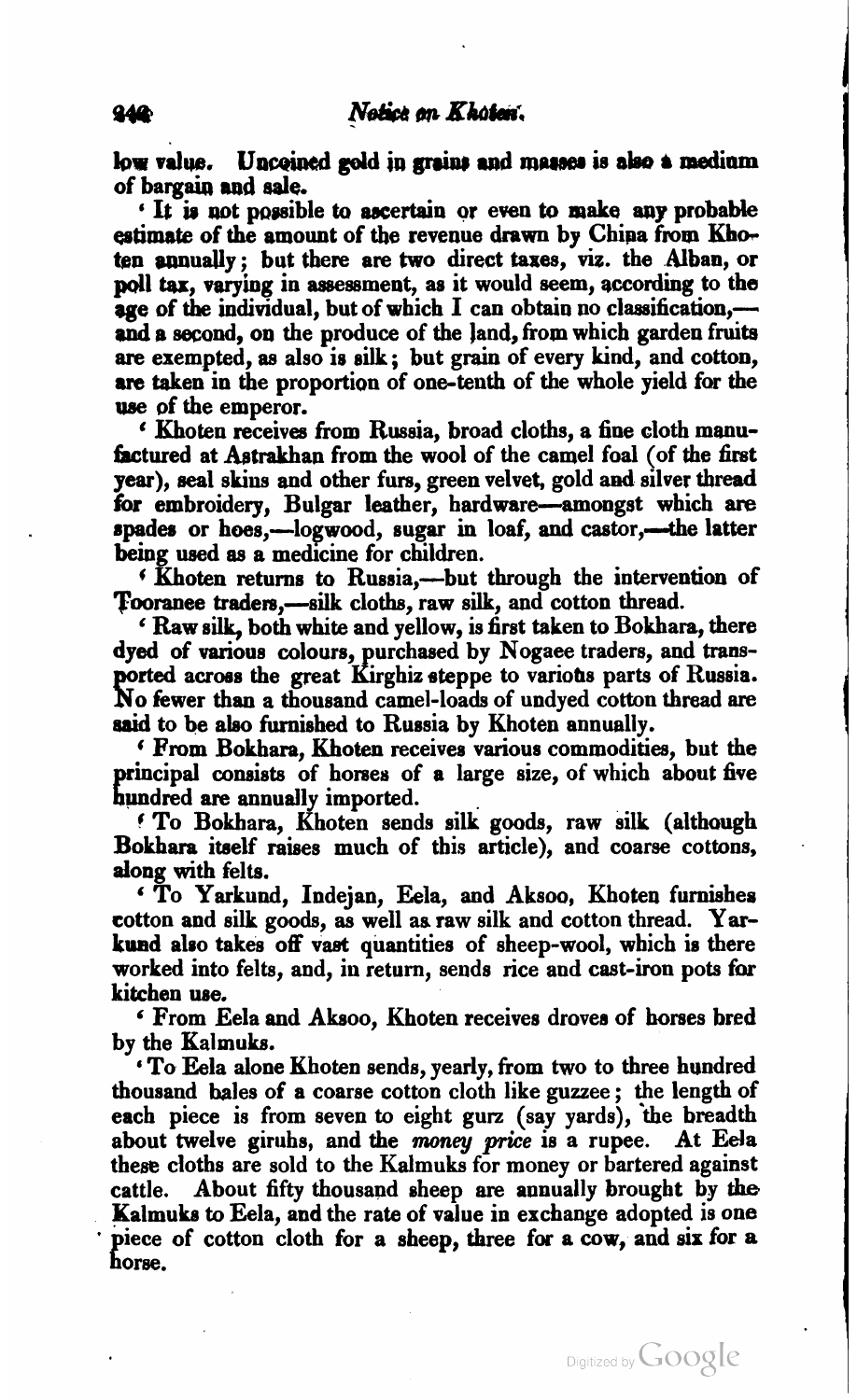The trade between Hindoostan and Khoten was formerly very extensive; and it is even said, though I presume rather figuratively, that a loaded cart could go all the way from Nugeebad to Sureekeea, in the mountains of Khoten. Sureekeea is said to be about half way between Yarkund and Karakash, on a road somewhat circuitous, and the following are the stages on the route to it from Yarkund, **viz.** 

| alaulu, Yll,                         |  |  |         |
|--------------------------------------|--|--|---------|
| Yarkund to Karghalik                 |  |  | 20 kos. |
| Karghalik to Bovera                  |  |  | 18      |
| To Cungar                            |  |  | 12      |
| Kileean                              |  |  | 12      |
| Kathaee, or Chinese Choukee* Ourtung |  |  | 12      |
| Duran Ustee                          |  |  | 12      |
| Dereas Kara, the Black River         |  |  | 8       |
| Shaheed Oollah Kojah                 |  |  | 12      |
| <b>Sureekeea</b>                     |  |  | 24      |
|                                      |  |  |         |
|                                      |  |  | 124     |

Sureekeea was frequented by the merchants of Hindoostan on account of its quarries of jasper or agate, once much used for drinking cups and ornaments for the person. And although the white marble employed in the mausoleum at Agra and Sekomdra may have been extracted from the neighbourhood of Joudpoor, it **is** not improbable but that some of the **materials** for the **flower**  work and tracery may have been brought from the mountains of Khoten +.

\* ' Choukee is the Hindostanee and Ourtung the Tartar word for a military **q police station.**<br> **q c** The road from Sureekeea towards Hindostan is reported to have passed by Ru-

+ The road from **Sureekeea** towarda Hindostan is reported **b** have **psrssd** by **I&i**dokh and Gurkh-dokh, but at this latter point information stops. Perhaps the more direct line from Gurkh-dokh to Nugeebad lies across the Neetee Ghat, through Neetee, and probably by Joshee Muth, but I saw not any traces o parallel to that on which we had been previously disposed to go, but some miles dis-<br>tant, though joining it again in a day and a half's journey.<br>
<sup>4</sup> The object of this deviation was to avoid some narrow paths, through ve

grass in low grounds, in which our progress might have been arrested without a favourable opportunity for employing resistance. My companion preferring the old **rayourable opportunity for employing resistance.** My companion pretering the old road, I started soon after midnight on the new one, which led over the sides of moun-<br>tains by a narrow but exposed path, from every point o

country could be seen. **'In the early part of the forenoon I** suddenly came upon a mad continuous with the path, but much different in character. This road was shout six feet in breadth, regu-<br>hardy and substantially paved with small pebbles in some parts, and in others formed of levelled rock. On the right hand the rock was cut up here and there somewhat in the form of a hall, and on the left side of the mountain, for some yards, was gently sloped downwards. In one part two conduits, or pipes, of a harder stone than<br>the mountain land, of a different nature, delivered each a small stream of cle eler formed<br>mewhat in<br>was gently<br>an that of<br>clear and excellent water from the rock into the road for the convenience of travellers. The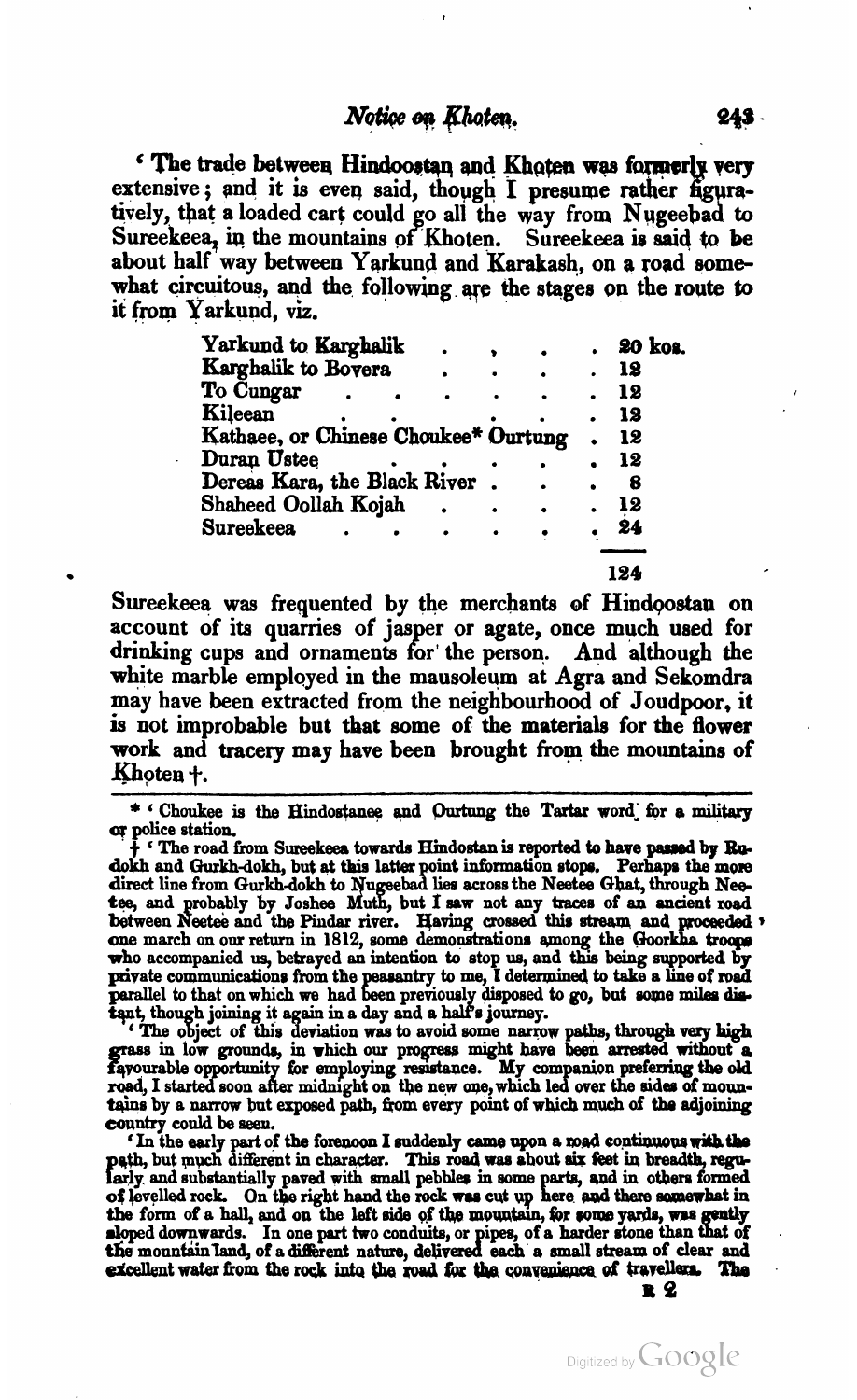<sup>2</sup> *The Rivers of Khoten.*-The Karakash, Kara Dereas, or Black River (Kara meaning black in Toorkee, and Kash, river), proceeds from the mountains of Khoten, flows first from east to west as far **ae** Shaheed, Oollah, Kojah; twenty-four kos, then north for twelve

 $\epsilon$  This stream (which signifies the straight water, Toghree, in Toorkee, meaning straight, and Soo, water) takes its rise in the Karhlik Duvan, or Icy mountains *(Karlik, place of snow*, and Duvan, mountain). After this increase it turns to the north-east. and continues in this direction till it reaches the city of Karakash, situated on its left bank. The wholeof this distance, or **from** the source of the river to **this** city, is about nine days journey.

Pursuing its course in the same direction past the city of Yooroongkash, placed on its right bank, and within a quarter of a kos of its stream, in one day's journey more, this river unites with the river of Yooroongkash.

The Yooroongkash, or rapid river, has its source in the Haring-hoo Togh, or *blind* mountain, at three days journey east from the rise of the Karakash, but in the same chain. It flows in a straight line to the city of Yooroongkash. Its stream is smaller, but more rapid than that of the Karakash, and abounds also with jasperagates \*, which are more highly prized than those of the latter

whole road, which exceeded not a few hundred yards in length, was laid out with judgment, and executed with a solidity that had apparently long braved the influence of the seasons. Beginning abruptly, it ended as suddenly, and as if the last portion had been carried away by an earthslip which had formed a bed for a current.<sup>7</sup> But looking back, I saw, or fancied I saw, its long line sweeping easily across the face of the chain of hills I had skirted. On questioning the peasantry who carried my baggage, respecting the knowledge of this road, they stated

the Rajahs of these mountains had been tributary to the Mogul emperors of Delhi,<br>I told my informers that they probably meant the Rajah's road, to which an intelligent old man observed, that it was not made by any Rajah, **The** hgment I allude to is **a** few kos, as far **as** my memory serves, to the norhast uf *thr* **dlqp** of Bnndalee, which lies, I conceive, to the **north-west** of **the** ruined fort of Chandpoor. Perhaps this may have been part of the road to Khoten, and if so, it is presumed not to be improbable that more of its line might be made out by the intelli-

gent and zealow officers employed in surveying that region of the hills.  $* A$  widely spread helief obtains in Asia, that if poison intended for the destruction of man be put into a jasper-agate cup, the vessel will fly into pieces, and thus betray the quality of its contents. It is thought by some orientals, that liquor drank from a cup of jasper-agate has the power of tranquilli if aided by rubbing with their vessel the region of this organ, and also the mouth and surrounding parts. It is also reported that any ornament of this material has the quality of diverting from the person of the wearer the stroke of lightning. Absurd as Europeans may consider such attributes, prejudices, sanctioned by antiquity, have **gmd Mwme** on the **mindr** of **the inhsbitauta** of **tbe ecrstern** world.

<sup>e</sup> In regard to the commerce once carried on between Hindoostan and Khoten, see Abulghasis'<br>Evidence, note 310. Mars. Marco Polo; and for the resort of the merchants from Khoten to<br>Delhi, in the reign of Shah Juhan, see t

Ĵ.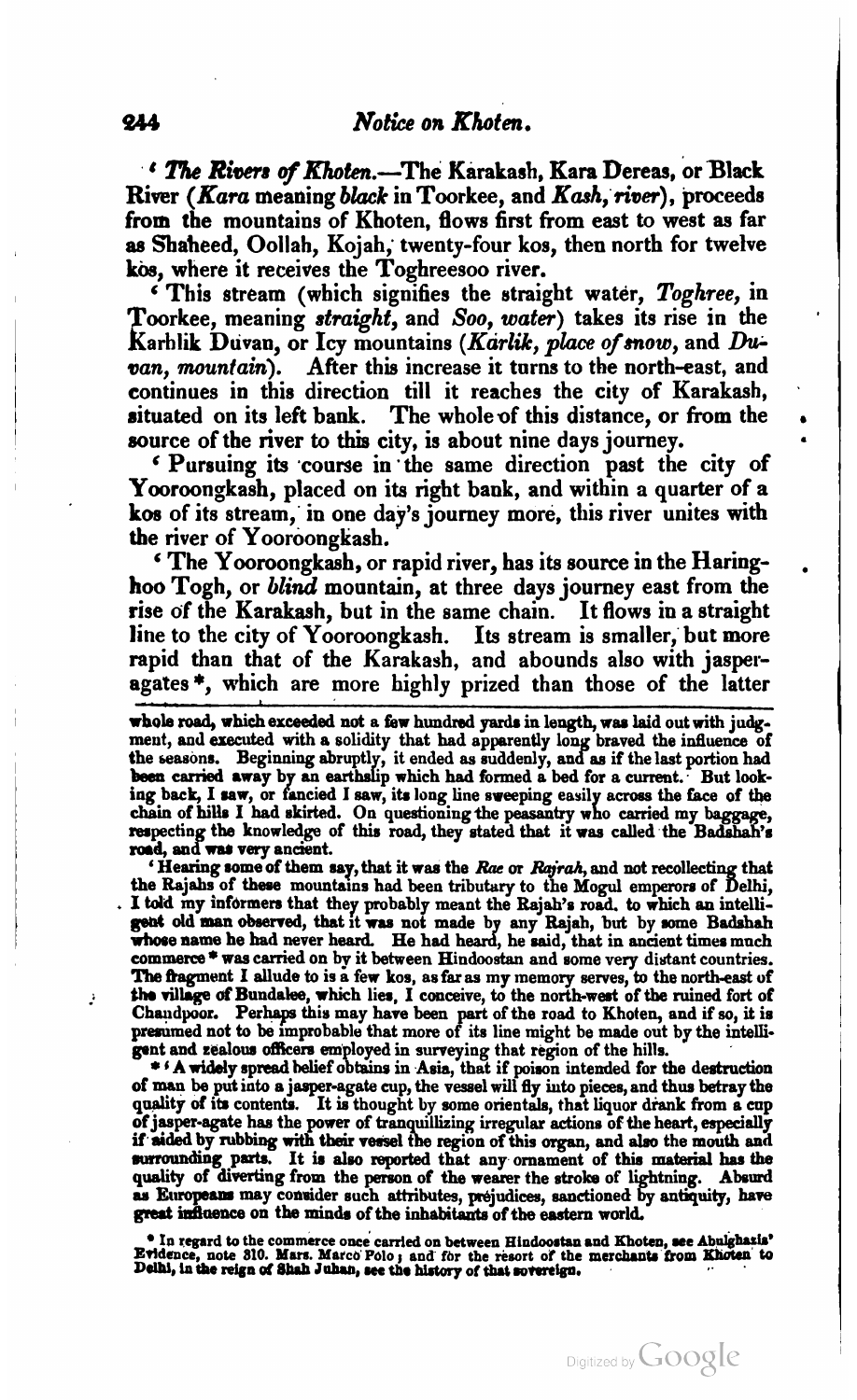river. The same precautions **are** adopted on this river as on the Karakash, to prevent the stones being obtained by,private persons.

' The river of Yarkuud rises from the northern side of the mountains of Kara Korum, opposite to the source of the river Shayook\*, on the southern face of the same mountain. On quitting the Kara Korum range, it holds a northerly and straight course for two days journey to  $\breve{A}k$  Togh, or the white mountain, then south one day's journey to Khafaloon Tushgood, then northerly for two days journey to Kirghiz Jungul, proceeding in the same direction for six days journey to Togh-doong-bash, or the lofty mountain; then still north for three days journey to Koshherul (or between two waters), where it receives the river of Surakol, a tolerably large stream, that rises in the mountain of Chechuklik (or place of flowers, Chechuk signifying *flowers*), one day's journey to the west. The river arising from the junction of the two streams at Koshherul thenceforward takes the name of the Yarkund river, proceeding easterly for eight kos to the town of Post Karn, or Kurn, and retaining this direction for six kos further, reaches Bish Kint, then goes straight north for five kos, and east five kos, towards Yarkund, which is five kos from the river on the west. From this it continues to pursue an eastern course, and after passing through a woody tract for ten days, mixes its waters with those of the Karakash and Yoorooagkash in one common conflux. The name of the river resulting from this triple union is not known to my informant, but it proceeds to the eastward for three days journey, when it receives the **Aksoo** river, which comes from the north.

The Aksoo river rises by several streams, some on the Duvan Borlund (or high mountain) to the north of Toorfan. One is said to arise in the country of the Kirghiz, and another near Eela, each about twelve days journey in length. They unite at .<br>the city of Turfan, or Toorfan Yungee, New Toorfan. The common trunk goes for three days journey south to Aksoo. From Aksoo, still holding a southern direction for five days jour-<br>ney, it falls into the river of the three streams of Karakash. ney, it falls into the river of the three streams of Karakash, ...<br>Yooroongkash, and Yarkund, but of which the name is not ascertained. The trunk, after this union, proceeds eastward for six days journey to Baee, a small town, thence still maintaining its

**<sup>6</sup>The Chanthan Qurdohk, or Leh** river, **the long eastern branch of the Indus,**   $\bullet$  'The Chanthan Gurdohk, or Leh river, the long eastern branch of the Indus, receives the Lingtee-Choo, or Zauskur river, at Neema, eight or nine kos to the west, and a little south of Leh, on the road to Kashmeer. The than the common stream of the Leh and Lingtee, unites with this trunk at Khafaloon (not Khafaloon Tushgoon) nine days journey west of Neema. This Khafaloon is<br>the chief town of the Raj of that name, which has the Raj of Ladakh to the east, and<br>that of Little Tibut to the west, distant three days jou that of Little Tibut to the west, distant three days journey from Baltee, the capital of the latter. The state of Khafaloon, of small extent, contains two thousand houses, and about twelve thousand inhabitants.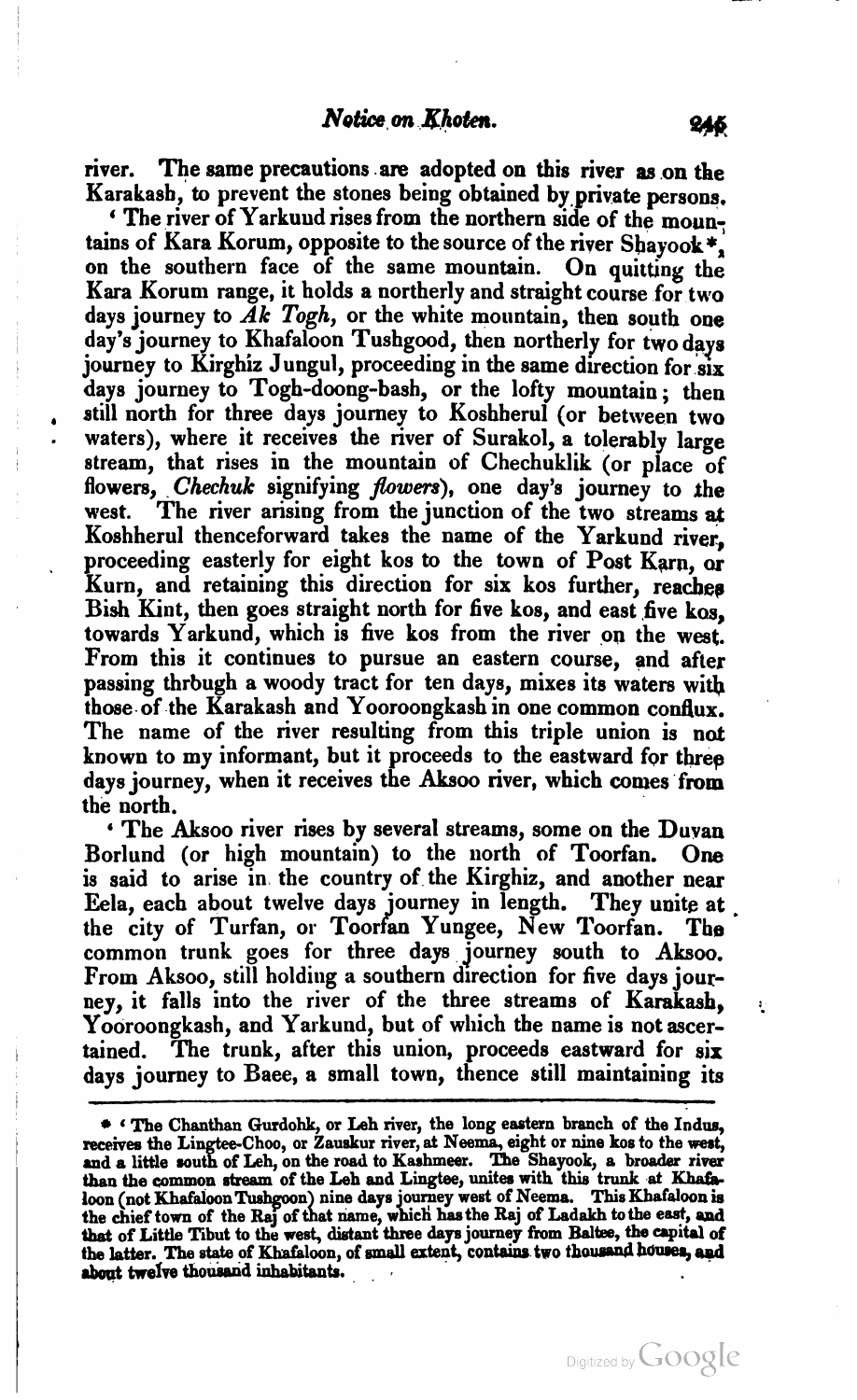eastern course for one or two days journey reaches Saceram, and onwatda for **five** days journey inore goes to Koocha, thence in ten or twelve days journey to Karashuhr, the Black City, thence ten or twelve days journey to Ooroomchoo, thence twelve days journey to the city of Toorfan, Iskee, or Old Toorfan. Having held an easterly course from Koocha, it maintains the same direction from **Iskee, Toorfan, through an uninhabited tract, in some parts moun**tainous, in others sandy, in others woody, forty days journey, when<br>it reaches Kamool, a very large city situated in China. The it reaches Kamool, a very large city situated in China. whole of the country through which the river has yet run was formerly under the rule of the Moosulman Rajah or chief of Chinese. Yarkund, and the population is a mixture of Moosulmans and

**From Kamool, the river, continuing its course easterly into** China, after twenty days journey, through a sandy desert, greatly deficient in water, reaches Lunjoo (Lanchen of Marco Polo), a city containing fifty thousand houses. From Lunjoo, still keeping its easterly direction for ten or twelve days journey, it arrives at Secampoor, a large city, the inhabitants of which are wholly, or almost wholly, Moosulmans, or, as they are there balled, Turganee. From Secampoor, going eastward, in twenty days journey it reaches another large city (Sochen, M. Polo).<br>In the names of the other cities, or places, visited by this river in

the subsequent part of its course in China, are not known to my informant; but he has always understood that it takes a large sweep<br>to the west, and, quitting China, falls into the Irtish. My inforto the west, and, quitting China, falls into the Irtish. mant has gone no farther than Aksoo, but a Yarkundee merchant, his friend, who accompanied the Governor, Hakim of Yarkund, to Peking and back, gave him the information which relates to the course of the river in China.

**The preceding information was obtained through inquiries** respectihg Khoten producing rhubarb, which it does, though not as an article of commerce; and although its materials may stand with little relative connexion, and may present many chasms, **1** have thought it preferable to submit them in their present form, rather than defer doing it under the hope of making the sketch less imperfect, lest the accidents which may occur in such a journey as is before me may prevent its being done at all.

If the sources of the Irtish are really to be found in the country appertaining to Yarkund as recited, and that the common stream make the detour described, the Irtish may rank with some of the longest rivers in the world. Whilst my informant confines his relation to circumstances known to himself, I give him **full** credit for inquiry, observation, and veracity; but suspicions arise in regard to the accuracy of the account given by his friend.

**f** The retrograde course of such a river, for such a vast distance,